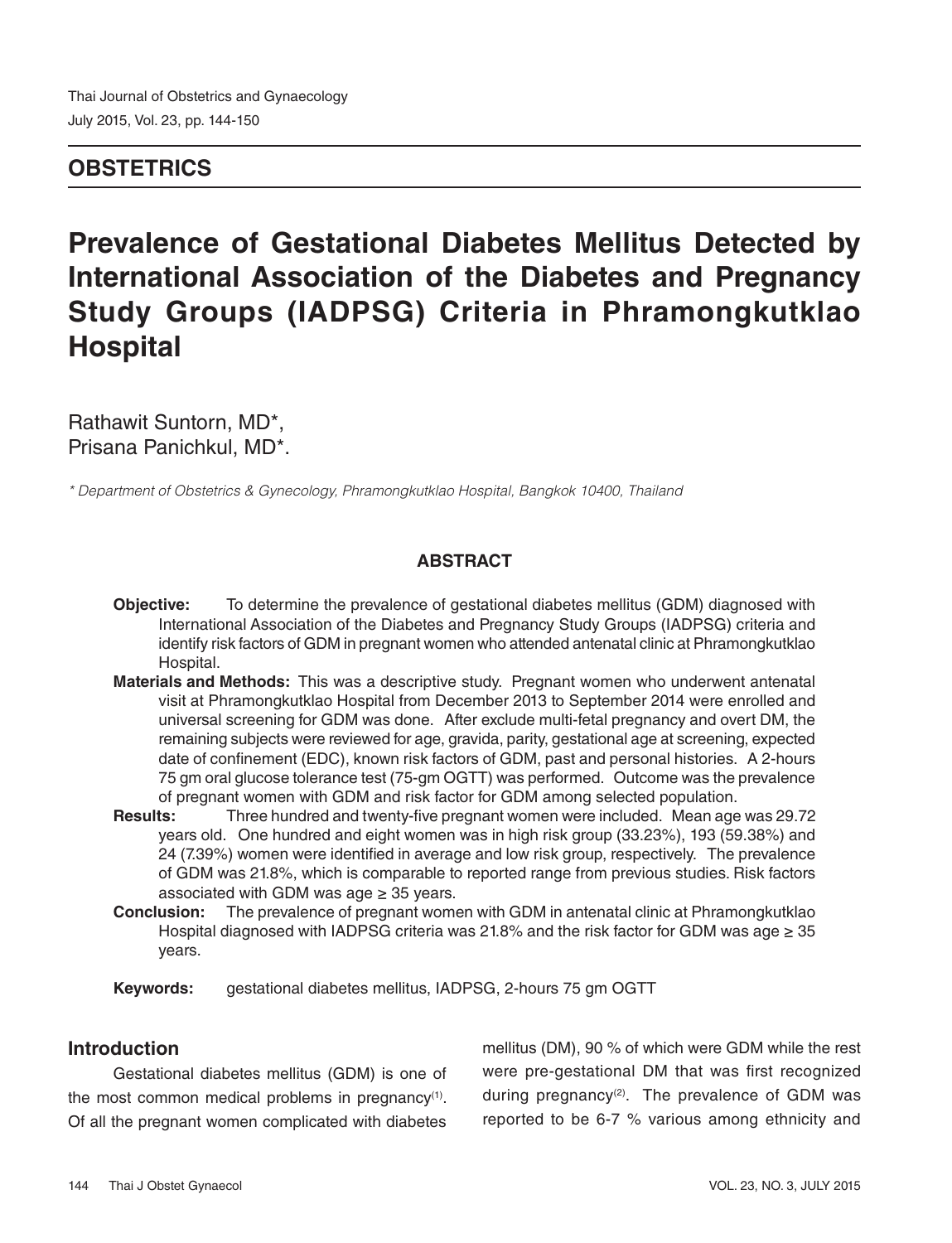prevalence of type 2 DM in each population<sup>(1)</sup>. Undetected or poor controlled GDM can lead to adverse pregnancy outcomes for both mother and fetus<sup>(3-4)</sup>. Early diagnosis and appropriate treatment to control blood sugar can help to prevent these adverse consequences<sup>(5)</sup>.

Screening and diagnostic test for GDM had long been interested and evaluated in many studies. O'Sullivan and Mahan<sup>(6)</sup> (1964) first published a criteria for oral glucose tolerance test (OGTT) in pregnancy which was followed by a screening criteria for high-risk gestational diabetic patients(7). The National Diabetes Data Group<sup>(8)</sup> (NDDG), Carpenter and Coustan<sup>(9)</sup>, and the American Diabetes Association<sup>(10)</sup> (ADA) subsequently recommended different cut-off criteria for diagnosis of GDM which were widely used in many countries. In 2005, the fifth international workshop conference on GDM(11) proposed risk-stratified management in screening of GDM into three groups: low risk - no need for screening, moderate risk screening at 24-28 weeks of gestation, and high risk screening at first antenatal visit and repeat at 24-28 weeks of gestation. They also suggested that either one-step approach with 75-gm OGTT or two-step approach with 50-gm glucose challenge test (50-gm GCT) followed by 100-gm OGTT was appropriate in GDM screening(11). Recently, the International Association of Diabetes and Pregnancy Study Group<sup>(12)</sup> (IADPSG), based on data from the hyperglycemia and adverse pregnancy outcome research cooperative study group<sup>(13)</sup> (HAPO study) which focused on pregnancy outcome in pregnant women, found that the criteria for diagnosis of GDM would be more correlated with fetal macrosomia and caesarean delivery rate when thresholds of a 2-hour 75-gm OGTT was set to be ≥ 92, ≥ 180 and ≥ 153 mg/dl for fasting plasma glucose, 1-hr plasma glucose and 2-hr plasma glucose, respectively. GDM was diagnosed when at least one abnormal value was found.

Traditionally at Phramongkutklao Hospital, twostep approach was performed after pregnant women were classified by their risk factors. One-hour 50-gm GCT will be tested first. If the value was  $\geq 140$  mg/dl, which was defined as abnormal, then a 3-hour 100-gm

OGTT will subsequently be performed. Thus, the data regarding prevalence of GDM after diagnosed with onestep approach by 2-hour 75-gm OGTT (IADPSG) in Phramongkutklao Hospital will have never been published before. Also, 2-hr 75-gm OGTT was superior to two-step approach because it requires shorter time to completion, decrease health care cost and increase patient satisfactory. So, the objectives of this study were proposed to determine the prevalence of GDM diagnosed by IADPSG criteria in Phramongkutklao Hospital and the risk associated with GDM in selected population.

### **Materials and Methods**

This was a descriptive study conducted at Phramongkutklao Hospital after approval by the Institutional Review Board, Royal Thai Army, Medical Department. Pregnant women who seek for antenatal care (ANC) at Phramongkutklao Hospital from December 2013 to September 2014 were informed and enrolled for universal screening for GDM with a 2-hour 75-gm OGTT at gestational age (GA) of 24 – 28 weeks. The test was scheduled for each patient and done at antenatal clinic following standard methods recommended by IADPSG<sup>(13)</sup>. Blood specimens were analyzed for plasma glucose in the laboratory of Phramongkutklao Hospital by using Cobas 6000 analyzer, Roche/Hitachi, Thailand. After exclude multifetal pregnancy and overt DM diagnosed by taking medical history or FPG from the test of  $\geq$  126 mg/dl, the remaining subjects were reviewed for age, gravida, parity, GA at first ANC, GA at screening, past and personal histories associated with DM, known risk factors of GDM including age ≥ 35 years, pre-gestational  $BMI \geq 30 \text{ kg/m}^2$ , previous history of GDM, history of DM in 1<sup>st</sup> degree relatives, previous unexplained fetal death or stillbirth, previous infant birth weight  $\geq 4,000$  g, and glucosuria or history of impaired glucose metabolism. Women with any of these risk factors were classified as high risk group. Average risk group was women aged 25-34 years. Women who had no mentioned risk were identified as low risk group. Primary outcome was the prevalence of GDM diagnosed by 2-hour 75-gm OGTT (IADPSG criteria). Secondary outcome was the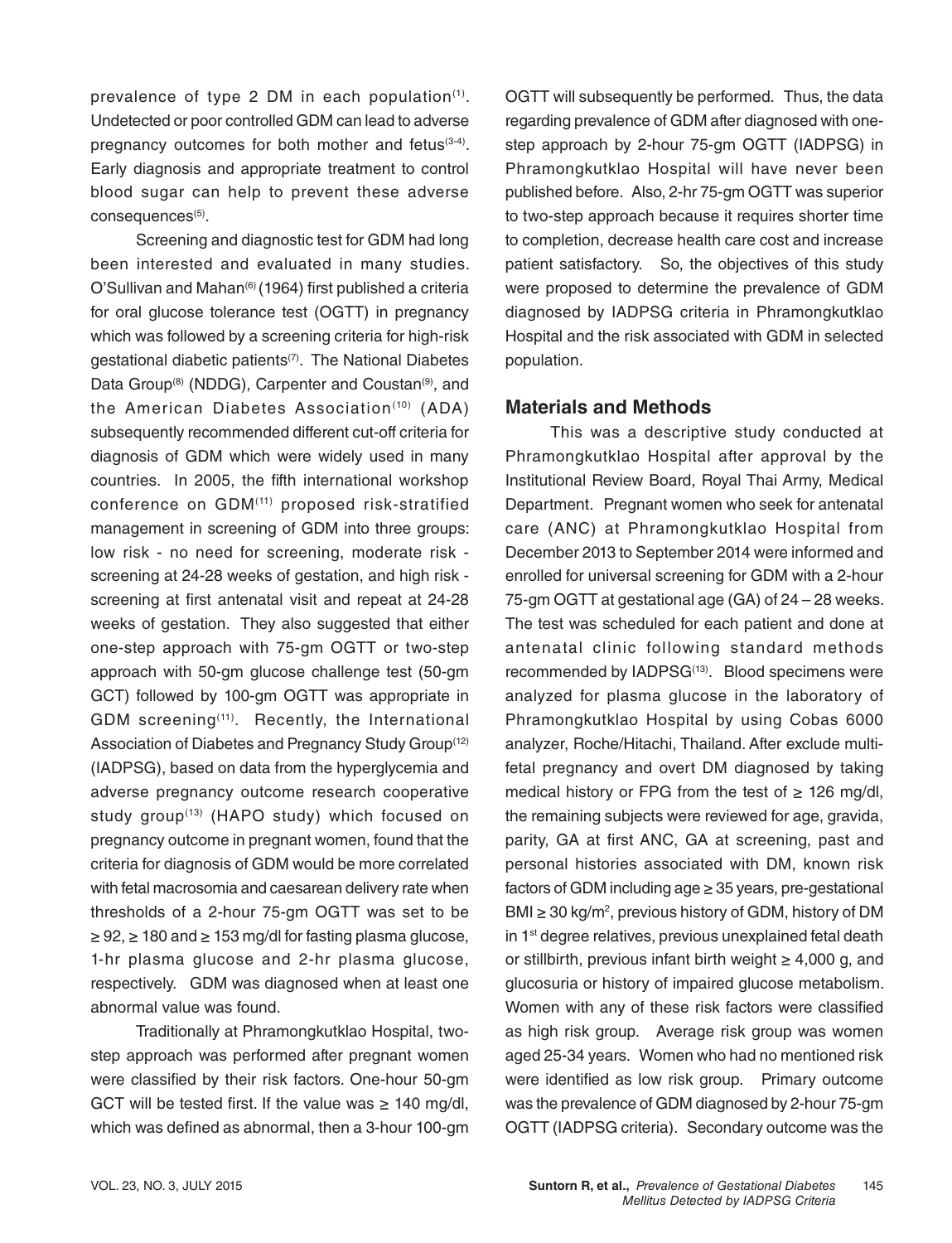risk factors for GDM between normal and GDM women.

#### **Statistical analysis**

Based on a prevalence of GDM at 23% in HAPO study<sup>(14)</sup>, a total of 355 participants were needed in this study. Data were analyzed using IBM SPSS statistic 19.0. Characteristics data of population will be presented with number, percentage, average, standard deviation. Continuous data were compared using t-test or Mann-Whitney U test, while categorical data were compared using chi-square or Fisher's exact test. P< 0.05 was considered statistical significant difference.

Of all women who went to ANC clinic at Phramongkutklao Hospital in the study period, 397 women were interested and provided informed consent for the study. Three hundred and twenty-five pregnant women were finally recruited while 54 patients were excluded due to loss follow up (38), abortion (9), twin pregnancy (1), overt DM after test (1) and change their mind (6). Table 1 shows the demographic data of the population. Mean age was 29.72 years. Primigravida comprised almost 40% of cases. All patients underwent screening at accurate GA (24-28 weeks). Demographic data between normal and GDM cases were compared in T-able 2. Prevalence of GDM diagnosed by IADPSG criteria was 21.8% (N=71).

## **Results**

| Table 1. Demographic data of the population. |  |
|----------------------------------------------|--|
|                                              |  |

|                                      | $N = 325$        | $\%$  |
|--------------------------------------|------------------|-------|
| Age* (year)                          | $29.72 \pm 4.76$ |       |
| < 25                                 | 49               | 15.08 |
| $25 - 29$                            | 108              | 33.23 |
| $30 - 34$                            | 120              | 36.92 |
| $>35$                                | 48               | 14.77 |
| Gravida                              |                  |       |
| 1                                    | 129              | 39.69 |
| $\overline{2}$                       | 127              | 39.07 |
| $\geq 3$                             | 69               | 21.24 |
| <b>Parity</b>                        |                  |       |
| $\mathbf 0$                          | 156              | 48.00 |
| 1                                    | 119              | 36.62 |
| $\geq 2$                             | 50               | 15.38 |
| <b>GA at First ANC* (weeks)</b>      | $12.07 \pm 4.36$ |       |
| <b>Corrected GA by:</b>              |                  |       |
| - LMP                                | 292              | 89.84 |
| - Ultrasound                         | 33               | 10.16 |
| GA at screening <sup>†</sup> (weeks) | 25.61 (24-28)    |       |

Presented by Mean  $\pm$  SD

† Presented by Median (range)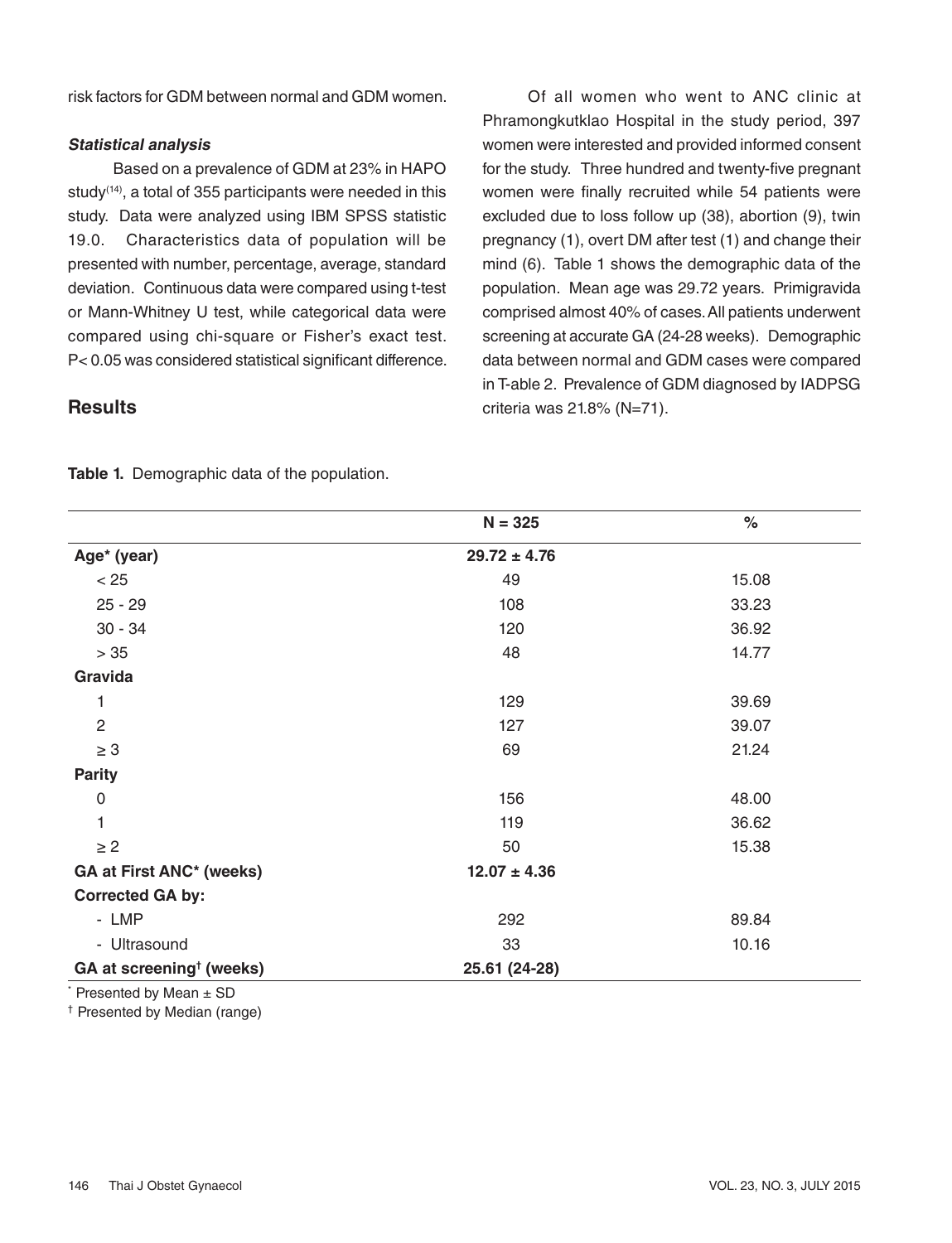|                            | <b>Non-GDM (N=254)</b> | <b>GDM (N=71)</b>  | $P^*$              |
|----------------------------|------------------------|--------------------|--------------------|
|                            | N(%)                   | N(%)               |                    |
| Age (year)                 | $29.21 \pm 4.52$       | $31.54 \pm 5.26$   | $0.001*$           |
| Gravida                    |                        |                    |                    |
| 1                          | 106 (41.89)            | 23(32.3)           |                    |
| $\overline{2}$             | 94 (36.94)             | 33 (46.48)         | 0.206 <sup>†</sup> |
| $\geq 3$                   | 54 (21.17)             | 15 (21.12)         |                    |
| <b>Parity</b>              |                        |                    |                    |
| 0                          | 130 (51.18)            | 26 (36.62)         |                    |
| 1                          | 86 (33.86)             | 33 (46.48)         | $0.59^{+}$         |
| $\geq$ 2                   | 38 (14.96)             | 12 (16.90)         |                    |
| GA at First ANC (weeks)    | $12.27 \pm 4.41$       | $11.39 \pm 4.12$   | $0.156*$           |
| GA at screening (weeks)    | 25.61 (24-28)          | 25.63 (24-28)      | $0.924*$           |
| Plasma glucose (mean ± SD) |                        |                    |                    |
| <b>FPG</b>                 | $80.72 \pm 5.94$       | $89.17 \pm 9.40$   | $< 0.001*$         |
| 1-hr PG                    | $134.74 \pm 25.86$     | $181.17 \pm 26.20$ | $< 0.001*$         |
| 2-hr PG                    | $106.17 \pm 20.48$     | $134.58 \pm 30.38$ | $< 0.001*$         |
| Abnormal plasma glucose    |                        |                    |                    |
| Abnormal FPG               | $\mathbf 0$            | 29 (40.85)         |                    |
| Abnormal 1-hr PG           | 0                      | 40 (56.34)         | <b>NA</b>          |
| Abnormal 2-hr PG           | $\overline{0}$         | 23 (32.39)         |                    |
| <b>Risk group</b>          |                        |                    |                    |
| Low risk                   | 24 (9.46)              | 0                  |                    |
| Average risk               | 156 (61.26)            | 37(52.11)          | 0.002 <sup>†</sup> |
| High risk                  | 74 (29.28)             | 34 (47.89)         |                    |

**Table 2.** Comparison of demographic data between non-GDM and GDM women.

\* t-test

# Mann-Whitney U test

† Chi-square test

 $NA = not available$ 

There was no statistical significant difference when compared demographic data between two groups  $(p > 0.05)$  except for age  $(p = 0.001)$ , which is one of known risk factors for GDM. However the mean ages in both groups were still lower than cut point risk for GDM (< 35 years) (Table 2). No pregnant women who established abnormal test was identified in low risk group and risk stratification was also significant different between non-GDM and GDM groups  $(p = 0.002)$ . Known risk factors of GDM were compared and showed in Table 3. Only age  $\geq$  35 years showed significant difference  $(p = 0.008)$ . Most other risk factors present in few cases; BMI ≥ 30 kg/m<sup>2</sup>, previous unexplained fetal death/stillbirth, previous infant birth weight ≥ 4,000 g. Some factors were found only in one group; previous GDM, hypertension. Some factors were not even present; impaired glucose metabolism.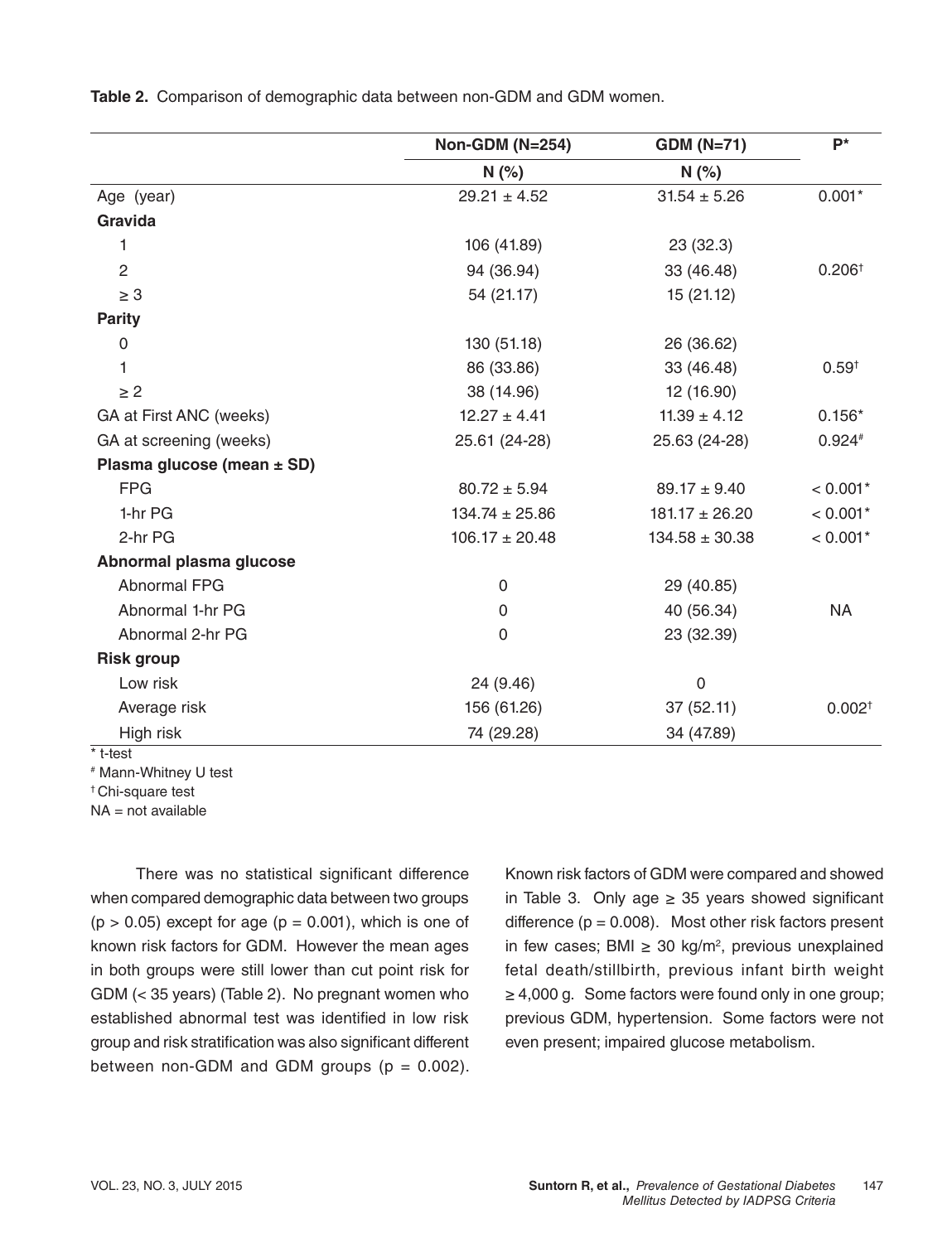|  | Table 3. Comparison of GDM Risk factors between non-GDM and GDM women. |  |
|--|------------------------------------------------------------------------|--|
|  |                                                                        |  |

|                                             | Non-GDM ( $N = 254$ ) | $GDM (N = 71)$   | $P^*$                |
|---------------------------------------------|-----------------------|------------------|----------------------|
|                                             | N(%                   | N(%              |                      |
| Age (year)                                  | $29.21 \pm 4.52$      | $31.54 \pm 5.26$ | $0.001*$             |
| BMI $\geq$ 30 kg/m <sup>2</sup>             | 1(0.39)               | 2(2.82)          | 0.127 <sup>†</sup>   |
| Age $\geq$ 35 years                         | 30(11.81)             | 18 (25.35)       | $0.008*$             |
| Previous GDM                                | 1(0.39)               | 0                | 1.000 <sup>†</sup>   |
| DM in 1st degree relatives                  | 37 (14.57)            | 14 (19.72)       | $0.254*$             |
| Previous unexplained fetal death/stillbirth | 1(0.39)               | 2(2.82)          | $0.127$ <sup>t</sup> |
| Previous infant birth weight $\geq 4,000$ g | 1(0.39)               | 1(1.41)          | 0.398 <sup>†</sup>   |
| Glucosuria                                  | 6(2.36)               | 4(5.63)          | $0.117^{+}$          |
| Impaired glucose metabolism                 | $\Omega$              | 0                | $\mathbf{0}$         |
| Hypertension                                | 0                     | 2(2.82)          | 1.000 <sup>†</sup>   |
| * Chi-Square test                           |                       |                  |                      |

† Fisher's exact test

### **Discussion**

Our study revealed the prevalence GDM among participated pregnant women at antenatal clinic at Phramongkutklao Hospital was 21.8% after universally screening was done by using IADPSG criteria, which was similar to the prevalence of GDM formerly reported by Rajavithi Hospital (23%)<sup>(14)</sup>. It was also comparable to the prevalence found from HAPO study $(14)$  – 17.8% (9.3 - 25.5%) - which studied among 15 centers around the world using the same criteria. Some studies reported lower prevalence for GDM<sup>(5,15)</sup>, such as, Kanthiya and colleages<sup>(5)</sup> found the prevalence in Bhumibol Adulyadej Hospital, at 2.6%. The difference in GDM prevalence from the study of Kanthiya and colleages<sup>(5)</sup> possibly due to their exclusion of those women (5,675 from 6,324) who identified as no risk factors (age < 30, had no fetal anomaly associated hyperglycemia, and had no clinical of impaired glucose) from the screening program. While in our study, we also included all women regardless of age.

From the demographic data (Table 1), we found that the risk-based group was significant different (p < 0.05) between non-GDM and GDM women. We suggested that risk stratification was benefit in screening program because there was no GDM in low risk group, thus the test might not be offered in these women. When compared in detailed for each risk factor, age was the only risk factor that associated with GDM. Although, other risk factors showed unremarkable p-value, this interpretation was limited due to number of cases for each risk factor was too low and some were not present in both compared groups. One previous GDM case was found only in non-GDM group but not found in GDM group, while hypertension case were identified only in GDM group. Only few cases had previous unexplained fetal death/stillbirth or previous infant birth. History of impaired glucose was not found in either group. We decided not to further analyze by using regression analysis.

Apart from diagnosis criteria and risk factor identification, adverse pregnancy consequences were interested in many recent studies<sup>(5, 16-18)</sup>. IADPSG criteria will rise prevalence of GDM 3-4 times compared with traditional criteria<sup>(16-19)</sup> (from 7-8%<sup>(20)</sup> to 21.8% in our study) while pregnancy outcome showed inconclusive results among studies. In the study of Kanthiya, et al<sup>(5)</sup>, found that some adverse maternal and neonatal outcomes were showed when women diagnosed by IADPSG criteria compared with normal women including pregnancy induced hypertension, rate of primary cesarean section, low APGAR score at 5 minutes, neonatal hypoglycemia and NCIU admission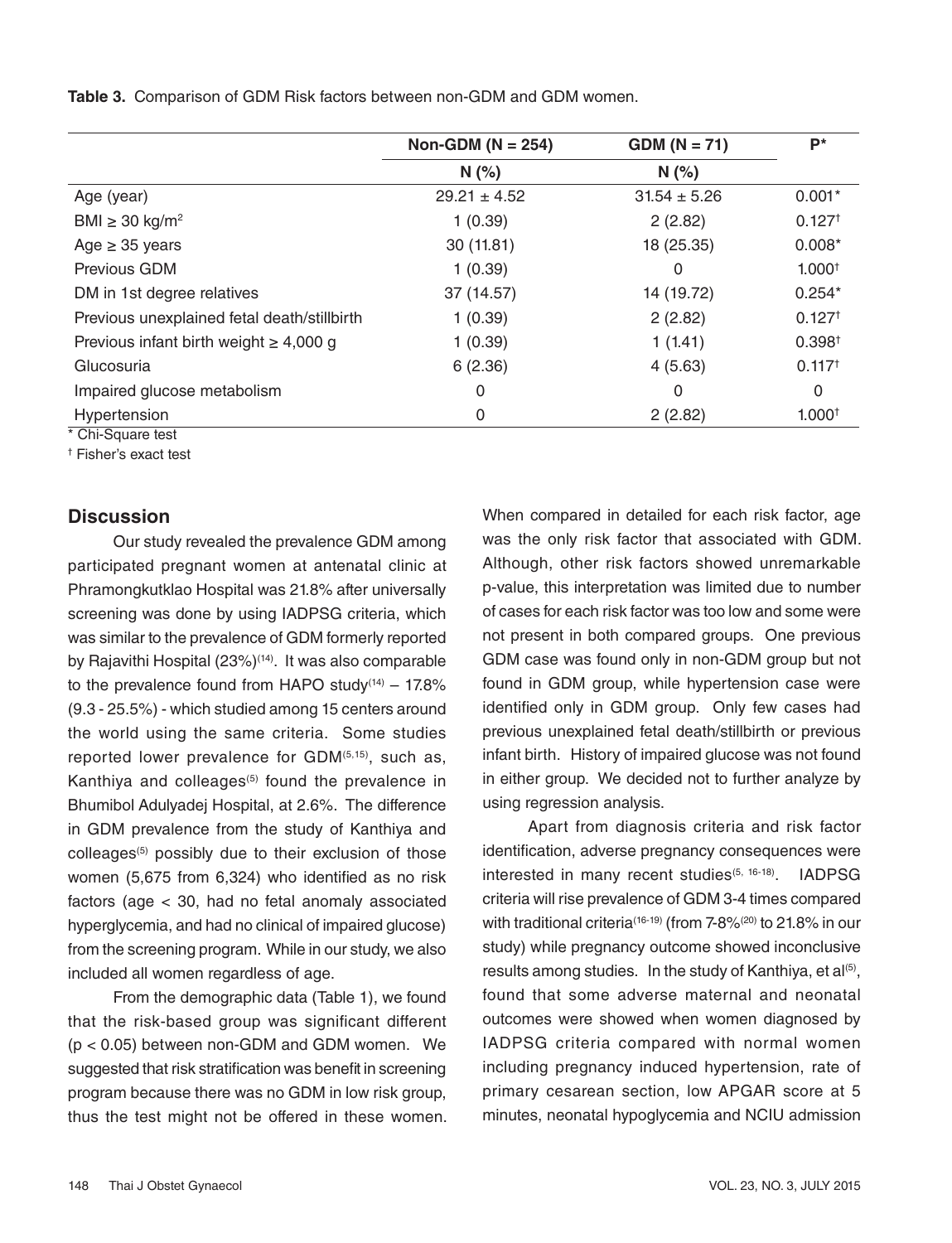rate. Contrary, Bodmer-Roy, et al<sup>(16)</sup>, found no statistical significant difference in adverse pregnancy outcome of women diagnosed by IDAPSG criteria compared with Canadian Diabetes Association criteria(16). In our study, we did not follow up all pregnant women until the time of delivery for pregnancy outcomes. However, we were agreed with Bodmer-Roy that a cost-effectiveness study should be performed before applying IADPSG criteria universally<sup>(16)</sup>.

According to this study, the number of sample size was calculated for determine the prevalence of GDM detected by IADPSG criteria and may be too low to identify the GDM risk factors. As mentioned, some risk factors were even not found in our study due to prevalence among selected population that recruited in this study was limited.

### **Conclusion**

The prevalence of GDM detected by IADPSG criteria in Phramongkutklao Hospital was 21.8%  $(N = 71)$  and the risk factor for GDM was age  $\geq$  35 years.

#### **References**

- 1. American College of Obstetricians and Gynecologists Committee on Practice Bulletins-Obstetrics: ACOG Practice Bulletin. Clinical management guidelines for obstetrician- gynecologists. Number 137, August 2013 (replaces Technical Bulletin Number 30, September 2001). Gestational diabetes mellitus. Obstet Gynecol 2013;122:406-16.
- 2. Wier LM, Witt E, Burgess J, Elixhauser A. Hospitalizations related to Diabetes in Pregnancy, 2008. HCUP Statistical Brief #102. Rockville (MD): Agency for Healthcare Research and Quality; 2010.
- 3. Yogev Y, Xenakis EM, Langer O. The association between preeclampsia and the severity of gestational diabetes: the impact of glycemic control. Am J Obstet Gynecol 2004;191:1655–60.
- 4. Metzger BE, Gabbe SG, Persson B, Buchanan TA, Catalano PA, Damm P, et al. International association of diabetes and pregnancy study groups recommendations on the diagnosis and classification of hyperglycemia in pregnancy. Diabetes care 2010; 33:676-82.
- 5. Kanthiya K, Luangdansakul W, Wacharasint P, Prommas S. Smanchat B. Prevalence of Gestational Diabetes Mellitus and Pregnancy Outcomes in Women with Risk Factors Diagnosed by IADPSG Criteria at Bhumibol Adulyadej Hospital. Thai J Obstet Gynaecol 2013; 21:141- 9.
- 6. O'Sullivan JB, Mahan CM. Criteria for oral glucose tolerance test in pregnancy. Diabetes 1964; 13:278-85.
- 7. O'Sullivan JB, Mahan CM, Charles D, Dandrow RV. Screening criteria for high-risk gestational diabetic patients. Am J Obstet Gynecol 1973;116:895-900.
- 8. National Diabetes Data Group. Classification and diagnosis of diabetes mellitus and other categories of glucose intolerance. Diabetes 1979;28:1039-57.
- 9. Carpenter MW, Coustan DR. Criteria for screening tests for gestational diabetes. Am J Obstet Gynecol 1982; 144:768-73.
- 10. American Diabetes Association. Gestational Diabetes Mellitus. Diabetes Care 2000;23:S77-9.
- 11. Metzger BE, Buchanan TA, Coustan DR, Leiva AD, Dunger DB, Hadden DR, et al. Summary and recommendations of the Fifth International Workshop-Conference on gestational diabetes mellitus. Diabetes Care 2007;30:S251-9.
- 12. International Association of Diabetes and Pregnancy Study Groups Consensus Panel. International Association of Diabetes and Pregnancy Study Groups recommendations on the diagnosis and classification of hyperglycaemia in pregnancy. Diabetes Care 2010; 33:676-82.
- 13. The HAPO Study Cooperative Research Group. Hyperglycemia and Adverse Pregnancy Outcomes. N Engl J Med 2008;358:1991-2002.
- 14. Sacks DA, Hadden DR, Maresh M, Deerochanawong C, Dyer AR, Metzger BE. Frequency of gestational diabetes mellitus at collaborating centers based on IADPSG consensus panel-recommended criteria. Diabetes Care 2012;35:526-28.
- 15. Priyanka K, Chetan PK, Hilda VS. Prevalence of gestational diabetes mellitus and its outcome in western Rajasthan. Indian J endocrinol metab 2013;17:677-80.
- 16. Bodmer-Roy S, Morin L, Cousineau J, Rey E. Pregnancy Outcomes in Women With and Without Gestational Diabetes Mellitus According to The International Association of the Diabetes and Pregnancy Study Groups Criteria. Obstet Gynecol 2012;120:746-52.
- 17. Lapolla A, Dalfra MG, Ragazzi E, De Cata AP, Fedele D. New International Association of the Diabetes and Pregnancy Study Groups (IADPSG) recommendations for diagnosing gestational diabetes compared with former criteria: a retrospective study on pregnancy outcome. Diabet Med 2011;28:1074–7.
- 18. O'Sullivan EP, Avalos G, O'Reilly M, Dennedy MC, Gaffney G, Dunne F. Atlantic Diabetes in Pregnancy (DIP): the prevalence and outcomes of gestational diabetes mellitus using new diagnostic criteria. Diabetologia 2011;54:1670–5.
- 19. Jenum AK, Mørkrid K, Sletner L, Vange S, Torper JL, Nakstad B et al. Impact of ethnicity on gestational diabetes identified with the WHO and the modified International Association of Diabetes and Pregnancy Study Groups criteria: a population-based cohort study. Eur J Endocrinol 2012;166:317–24.
- 20. Obstetric Statistics, Department of Obstetrics and Gynecology, Phramongkutklao Hospital 2008-2010.